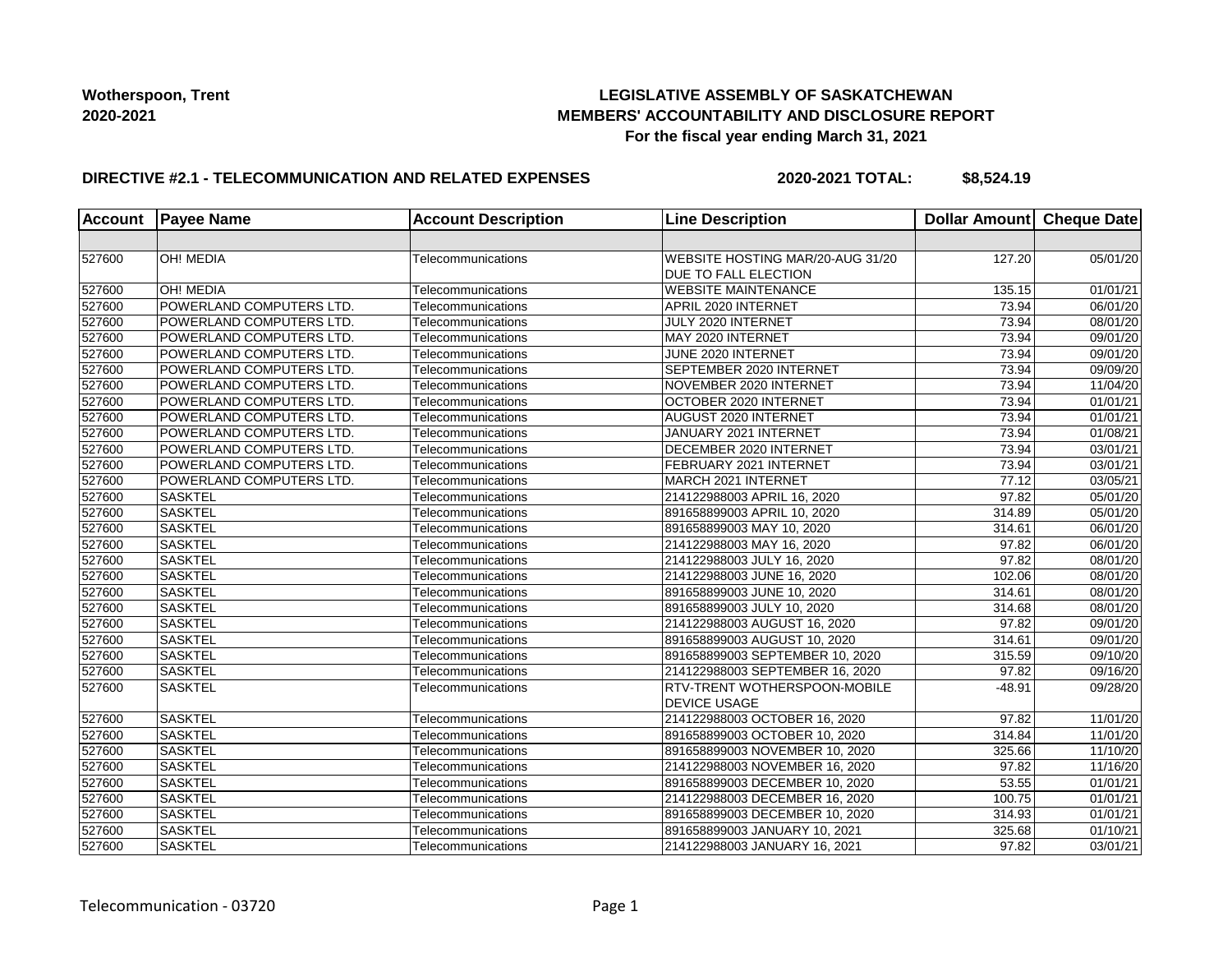## **LEGISLATIVE ASSEMBLY OF SASKATCHEWAN MEMBERS' ACCOUNTABILITY AND DISCLOSURE REPORT For the fiscal year ending March 31, 2021**

# **DIRECTIVE #2.1 - TELECOMMUNICATION AND RELATED EXPENSES**

**2020-2021 TOTAL: \$8,524.19**

|        | <b>Account Payee Name</b> | <b>Account Description</b>           | <b>Line Description</b>             | Dollar Amount | <b>Cheque Date</b> |
|--------|---------------------------|--------------------------------------|-------------------------------------|---------------|--------------------|
|        |                           |                                      |                                     |               |                    |
| 527600 | <b>SASKTEL</b>            | Telecommunications                   | 891658899003 FEBRUARY 10, 2021      | 314.83        | 03/01/21           |
| 527600 | <b>SASKTEL</b>            | Telecommunications                   | 214122988003 FEBRUARY 16, 2021      | 97.82         | 03/01/21           |
| 527600 | <b>SASKTEL</b>            | Telecommunications                   | 891658899003 MARCH 10, 2021         | 326.14        | 03/10/21           |
| 527600 | ISASKTEL                  | Telecommunications                   | 214122988003 MARCH 16, 2021         | 100.75        | 03/16/21           |
| 527600 | WOTHERSPOON, TRENT D.C.   | Telecommunications                   | REIMB: 864937699003 APRIL - AUGUST  | 441.05        | 09/01/20           |
|        |                           |                                      | 2020                                |               |                    |
| 527600 | WOTHERSPOON. TRENT D.C.   | Telecommunications                   | REIMB: 864937699003 NOVEMBER 2020 - | 676.60        | 03/30/21           |
|        |                           |                                      | MARCH 2021                          |               |                    |
| 530600 | <b>SASKTEL</b>            | Placement - Tender Ads               | 891658899003 APRIL 10, 2020         | 52.05         | 05/01/20           |
| 530600 | <b>SASKTEL</b>            | Placement - Tender Ads               | 891658899003 MAY 10, 2020           | 52.05         | 06/01/20           |
| 530600 | <b>SASKTEL</b>            | Placement - Tender Ads               | 891658899003 JUNE 10, 2020          | 52.05         | 08/01/20           |
| 530600 | <b>SASKTEL</b>            | Placement - Tender Ads               | 891658899003 JULY 10, 2020          | 53.55         | 08/01/20           |
| 530600 | SASKTEL                   | Placement - Tender Ads               | 891658899003 AUGUST 10, 2020        | 53.55         | 09/01/20           |
| 530600 | SASKTEL                   | Placement - Tender Ads               | 891658899003 SEPTEMBER 10, 2020     | 53.55         | 09/10/20           |
| 530600 | <b>SASKTEL</b>            | Placement - Tender Ads               | 891658899003 OCTOBER 10, 2020       | 53.55         | 11/01/20           |
| 530600 | <b>SASKTEL</b>            | Placement - Tender Ads               | 891658899003 NOVEMBER 10, 2020      | 53.55         | 11/10/20           |
| 530600 | <b>SASKTEL</b>            | Placement - Tender Ads               | 891658899003 JANUARY 10, 2021       | 53.55         | 01/10/21           |
| 530600 | <b>SASKTEL</b>            | Placement - Tender Ads               | 891658899003 FEBRUARY 10, 2021      | 53.55         | 03/01/21           |
| 530600 | SASKTEL                   | Placement - Tender Ads               | 891658899003 MARCH 10, 2021         | 53.55         | 03/10/21           |
| 565200 | WIRELESS AGE              | Office Furniture and Equipment - Exp | <b>IPHONE 12</b>                    | 669.53        | 01/01/21           |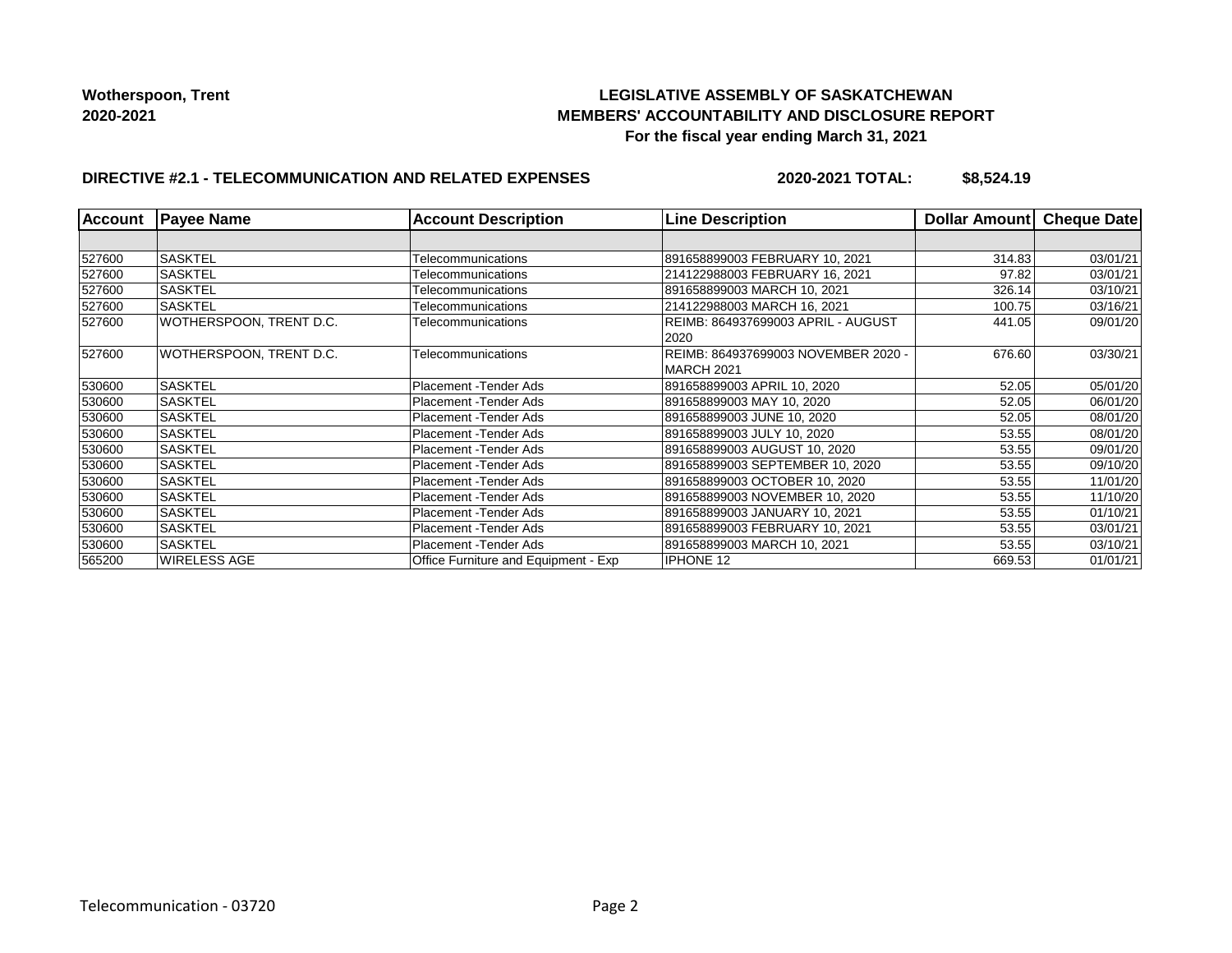# **LEGISLATIVE ASSEMBLY OF SASKATCHEWAN MEMBERS' ACCOUNTABILITY AND DISCLOSURE REPORT For the fiscal year ending March 31, 2021**

#### **DIRECTIVE #3.1 - MLA TRAVEL AND LIVING EXPENSES**

**2020-2021 TOTAL: \$1,358.11**

| <b>Account</b> | <b>IPavee Name</b>              | <b>Account Description</b>  | <b>Line Description</b>                  | Dollar Amount Cheque Date |          |
|----------------|---------------------------------|-----------------------------|------------------------------------------|---------------------------|----------|
|                |                                 |                             |                                          |                           |          |
| 541900         | WOTHERSPOON, TRENT D.C.         | Elected Rep - Travel        | MLA TRAVEL MAY 20-SEP 9, 2020            | 478.00                    | 10/01/20 |
| 541900         | <b>WOTHERSPOON. TRENT D.C.</b>  | <b>Elected Rep - Travel</b> | <b>IMLA TRAVEL DECEMBER 10 -</b>         | 307.64                    | 03/31/21 |
|                |                                 |                             | <b>IFEBRUARY 26, 2021</b>                |                           |          |
| 541900         | <b>WOTHERSPOON, TRENT D.C.</b>  | <b>Elected Rep - Travel</b> | <b>IMLA TRAVEL OCTOBER 28 - DECEMBER</b> | 395.07                    | 03/31/21 |
|                |                                 |                             | 9.2020                                   |                           |          |
| 541900         | <b>IWOTHERSPOON. TRENT D.C.</b> | <b>Elected Rep - Travel</b> | IMLA TRAVEL MARCH 1 - 25, 2021           | 177.40                    | 03/31/21 |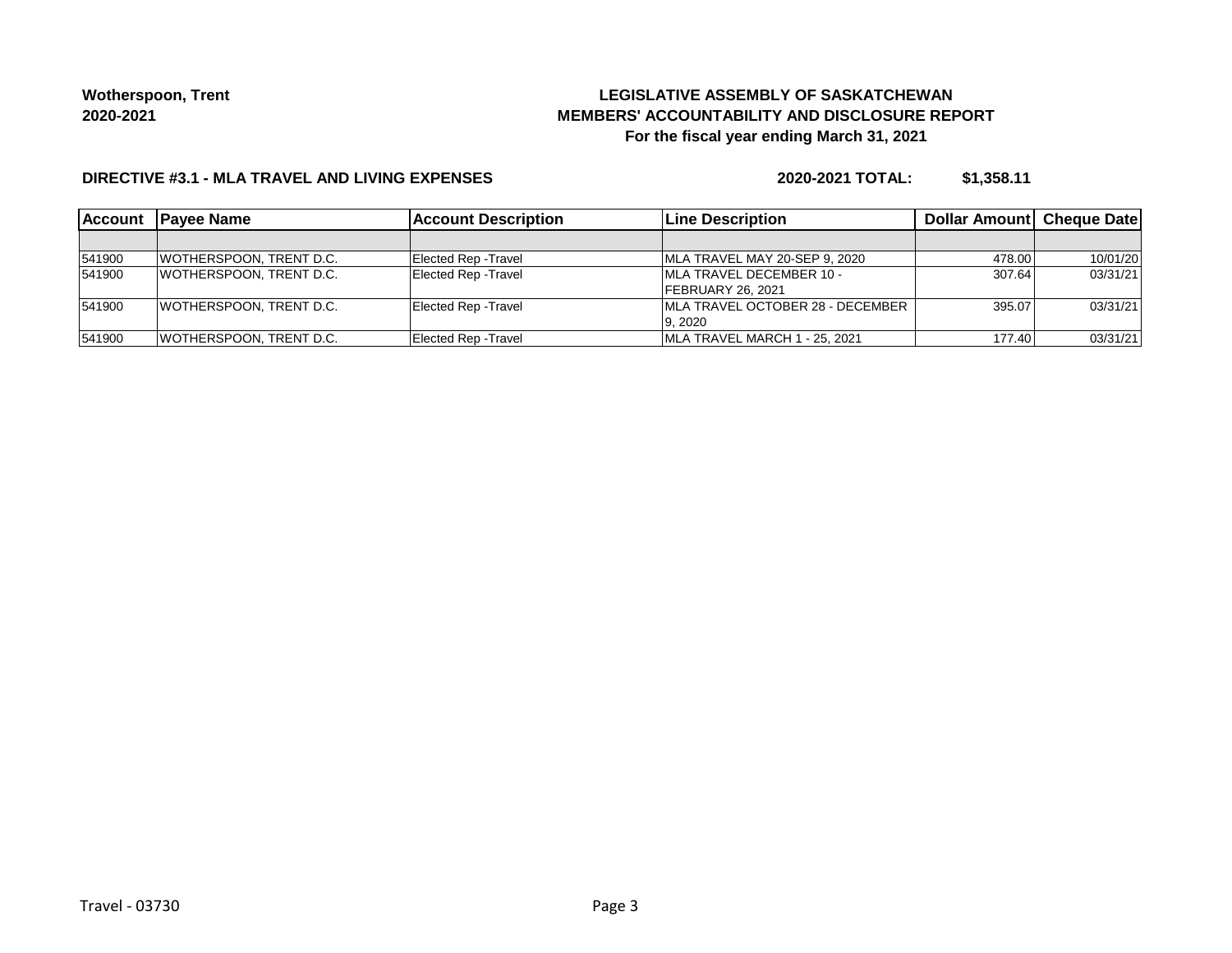## **LEGISLATIVE ASSEMBLY OF SASKATCHEWAN MEMBERS' ACCOUNTABILITY AND DISCLOSURE REPORT For the fiscal year ending March 31, 2021**

#### **DIRECTIVE #4.1 - CONSTITUENCY SERVICE EXPENSES**

| <b>Account</b> | <b>Payee Name</b>                                             | <b>Account Description</b>                | <b>Line Description</b>                 | <b>Dollar Amount</b> | <b>Cheque Date</b> |
|----------------|---------------------------------------------------------------|-------------------------------------------|-----------------------------------------|----------------------|--------------------|
|                |                                                               |                                           |                                         |                      |                    |
| 521372         | DUMONT, KEN                                                   | Photographer's Services                   | MLA HOLIDAY CARD PHOTOSHOOT             | 185.00               | 11/18/20           |
| 522000         | OLYMPUS HOLDINGS INC.                                         | Rent of Ground, Buildings and Other Space | APRIL 2020 MLA OFFICE RENT              | 1,593.08             | 04/01/20           |
| 522000         | OLYMPUS HOLDINGS INC.                                         | Rent of Ground, Buildings and Other Space | MAY 2020 MLA OFFICE RENT                | 1,593.08             | 05/01/20           |
| 522000         | OLYMPUS HOLDINGS INC.                                         | Rent of Ground, Buildings and Other Space | JUNE 2020 MLA OFFICE RENT               | 1,593.08             | 05/19/20           |
| 522000         | OLYMPUS HOLDINGS INC.                                         | Rent of Ground, Buildings and Other Space | JULY 2020 MLA OFFICE RENT               | 1,593.08             | 06/16/20           |
| 522000         | OLYMPUS HOLDINGS INC.                                         | Rent of Ground, Buildings and Other Space | AUGUST 2020 MLA OFFICE RENT             | 1,593.08             | 07/16/20           |
| 522000         | OLYMPUS HOLDINGS INC.                                         | Rent of Ground, Buildings and Other Space | SEPTEMBER 2020 MLA OFFICE RENT          | 1,651.41             | 09/01/20           |
| 522000         | OLYMPUS HOLDINGS INC.                                         | Rent of Ground, Buildings and Other Space | OCTOBER 2020 MLA OFFICE RENT            | 1,651.41             | 09/01/20           |
| 522000         | OLYMPUS HOLDINGS INC.                                         | Rent of Ground, Buildings and Other Space | NOVEMBER 2020 MLA OFFICE RENT           | 1,651.41             | 10/13/20           |
| 522000         | OLYMPUS HOLDINGS INC.                                         | Rent of Ground, Buildings and Other Space | DECEMBER 2020 MLA OFFICE RENT           | 1,651.41             | 11/16/20           |
| 522000         | OLYMPUS HOLDINGS INC.                                         | Rent of Ground, Buildings and Other Space | JANUARY 2021 MLA OFFICE RENT            | 1,655.50             | 01/01/21           |
| 522000         | OLYMPUS HOLDINGS INC.                                         | Rent of Ground, Buildings and Other Space | FEBRUARY 2021 MLA OFFICE RENT           | 1,655.50             | 01/20/21           |
| 522000         | OLYMPUS HOLDINGS INC.                                         | Rent of Ground, Buildings and Other Space | MARCH 2021 MLA OFFICE RENT              | 1,655.50             | 02/10/21           |
| 522200         | MINISTER OF FINANCE-MINISTRY OF<br>SASKBUILDS AND PROCUREMENT | Rent of Photocopiers                      | PHOTOCOPIER SERVICE FEES FOR<br>2020/21 | 100.00               | 01/01/21           |
| 522200         | TOSHIBA TEC CANADA BUSINESS<br><b>SOLUTIONS INC</b>           | Rent of Photocopiers                      | <b>COPIER CHARGES</b>                   | 167.13               | 05/01/20           |
| 522200         | TOSHIBA TEC CANADA BUSINESS<br>SOLUTIONS INC                  | Rent of Photocopiers                      | <b>COPIER CHARGES</b>                   | 167.13               | 06/01/20           |
| 522200         | TOSHIBA TEC CANADA BUSINESS<br>SOLUTIONS INC                  | Rent of Photocopiers                      | <b>COPIER CHARGES - NO GST</b>          | 173.53               | 08/01/20           |
| 522200         | TOSHIBA TEC CANADA BUSINESS<br><b>SOLUTIONS INC</b>           | Rent of Photocopiers                      | COPIER CHARGES - NO GST                 | 167.13               | 08/01/20           |
| 522200         | TOSHIBA TEC CANADA BUSINESS<br>SOLUTIONS INC                  | Rent of Photocopiers                      | <b>COPIER CHARGES</b>                   | 184.05               | 09/01/20           |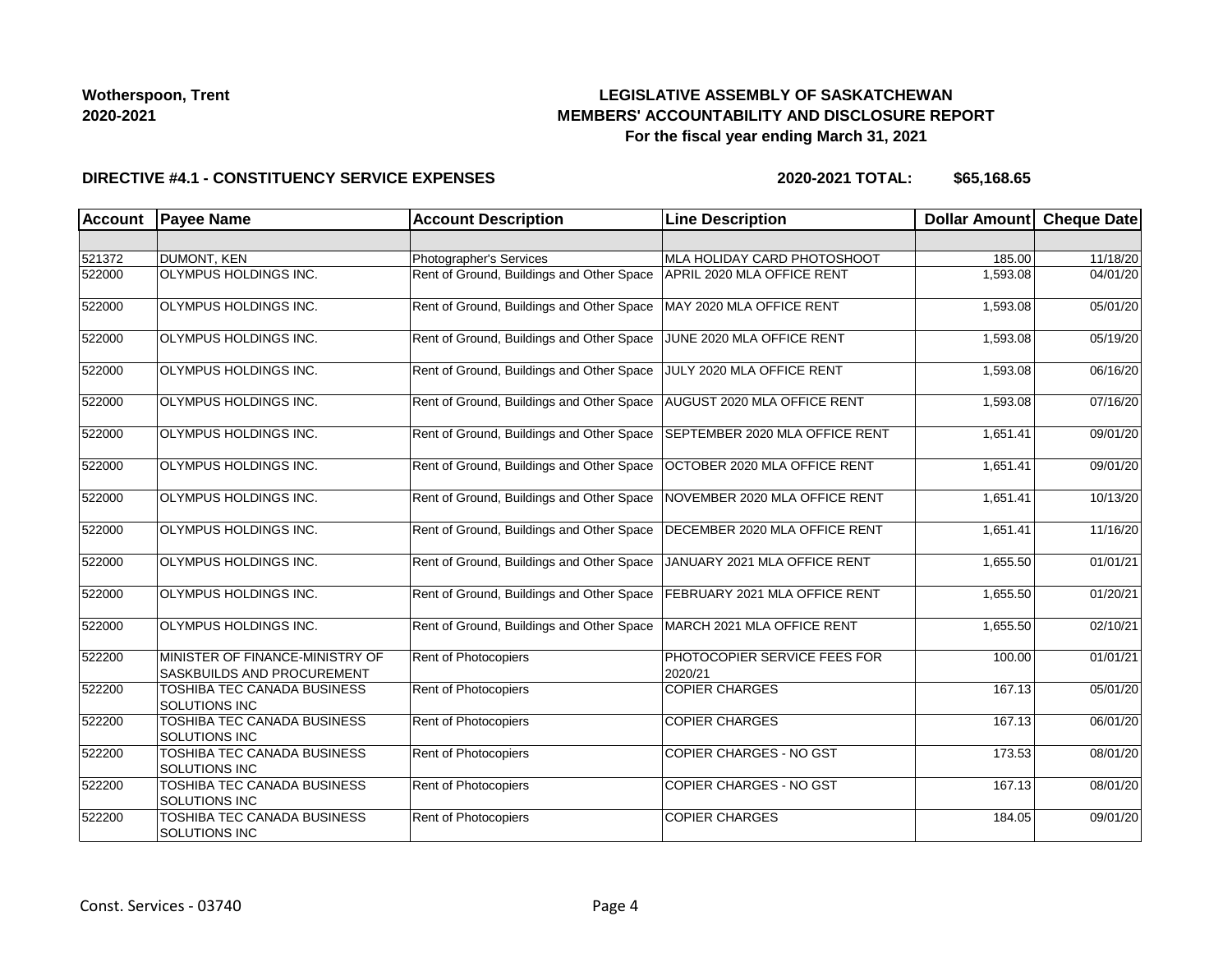## **LEGISLATIVE ASSEMBLY OF SASKATCHEWAN MEMBERS' ACCOUNTABILITY AND DISCLOSURE REPORT For the fiscal year ending March 31, 2021**

#### **DIRECTIVE #4.1 - CONSTITUENCY SERVICE EXPENSES**

| <b>Account</b> | <b>Payee Name</b>                                   | <b>Account Description</b>          | <b>Line Description</b>         | Dollar Amount Cheque Date |          |
|----------------|-----------------------------------------------------|-------------------------------------|---------------------------------|---------------------------|----------|
|                |                                                     |                                     |                                 |                           |          |
| 522200         | TOSHIBA TEC CANADA BUSINESS<br><b>SOLUTIONS INC</b> | Rent of Photocopiers                | <b>COPIER CHARGES</b>           | 185.80                    | 09/01/20 |
| 522200         | <b>TOSHIBA TEC CANADA BUSINESS</b><br>SOLUTIONS INC | Rent of Photocopiers                | <b>COPIER CHARGES</b>           | 167.13                    | 11/01/20 |
| 522200         | TOSHIBA TEC CANADA BUSINESS<br>SOLUTIONS INC        | Rent of Photocopiers                | <b>COPIER CHARGES</b>           | 217.82                    | 11/01/20 |
| 522200         | TOSHIBA TEC CANADA BUSINESS<br>SOLUTIONS INC        | Rent of Photocopiers                | <b>COPIER CHARGES</b>           | 167.13                    | 01/01/21 |
| 522200         | TOSHIBA TEC CANADA BUSINESS<br>SOLUTIONS INC        | <b>Rent of Photocopiers</b>         | <b>COPIER CHARGES</b>           | 167.13                    | 01/01/21 |
| 522200         | TOSHIBA TEC CANADA BUSINESS<br>SOLUTIONS INC        | Rent of Photocopiers                | <b>COPIER CHARGES</b>           | 190.11                    | 03/01/21 |
| 522200         | TOSHIBA TEC CANADA BUSINESS<br>SOLUTIONS INC        | Rent of Photocopiers                | <b>COPIER CHARGES</b>           | 167.13                    | 03/01/21 |
| 522500         | KNIGHT ARCHER INSURANCE LTD.                        | <b>Insurance Premiums</b>           | INSURANCE POLICY #C700594986    | 638.12                    | 03/01/21 |
| 522700         | OLYMPUS HOLDINGS INC.                               | Utilities - Electricity and Nat Gas | <b>WATER HEATER RENTAL</b>      | 202.02                    | 06/01/20 |
| 522700         | SASKENERGY INCORPORATED                             | Utilities - Electricity and Nat Gas | 08010452400 APRIL 22, 2020      | 106.31                    | 05/01/20 |
| 522700         | SASKENERGY INCORPORATED                             | Utilities - Electricity and Nat Gas | 08010452400 JULY 21, 2020       | 42.45                     | 08/01/20 |
| 522700         | SASKENERGY INCORPORATED                             | Utilities - Electricity and Nat Gas | 08010452400 SEPTEMBER 21, 2020  | 48.08                     | 10/01/20 |
| 522700         | SASKENERGY INCORPORATED                             | Utilities - Electricity and Nat Gas | 08010452400 OCTOBER 21, 2020    | 40.05                     | 11/01/20 |
| 522700         | SASKENERGY INCORPORATED                             | Utilities - Electricity and Nat Gas | 08010452400 JUNE 18, 2020       | 42.45                     | 01/01/21 |
| 522700         | SASKENERGY INCORPORATED                             | Utilities - Electricity and Nat Gas | 08010452400 NOVEMBER 20, 2020   | 68.73                     | 01/01/21 |
| 522700         | SASKENERGY INCORPORATED                             | Utilities - Electricity and Nat Gas | 08010452400 DECEMBER 18, 2020   | 88.09                     | 01/01/21 |
| 522700         | SASKENERGY INCORPORATED                             | Utilities - Electricity and Nat Gas | 08010452400 MAY 21, 2020        | 49.15                     | 01/01/21 |
| 522700         | SASKENERGY INCORPORATED                             | Utilities - Electricity and Nat Gas | 08010452400 AUGUST 21, 2020     | 42.45                     | 01/01/21 |
| 522700         | <b>SASKENERGY INCORPORATED</b>                      | Utilities - Electricity and Nat Gas | 08010452400 JANUARY 21, 2021    | 114.01                    | 03/01/21 |
| 522700         | SASKENERGY INCORPORATED                             | Utilities - Electricity and Nat Gas | 08010452400 FEBRUARY 18, 2021   | 123.88                    | 03/01/21 |
| 522700         | SASKENERGY INCORPORATED                             | Utilities - Electricity and Nat Gas | 08010452400 MARCH 22, 2021      | 123.41                    | 03/22/21 |
| 522700         | SASKPOWER CORPORATION                               | Utilities - Electricity and Nat Gas | 510006893513 APRIL 22, 2020     | 21.67                     | 05/01/20 |
| 522700         | SASKPOWER CORPORATION                               | Utilities - Electricity and Nat Gas | 510006893513 JULY 21, 2020      | 191.56                    | 08/01/20 |
| 522700         | <b>SASKPOWER CORPORATION</b>                        | Utilities - Electricity and Nat Gas | 510006893513 JUNE 18, 2020      | 144.19                    | 08/01/20 |
| 522700         | SASKPOWER CORPORATION                               | Utilities - Electricity and Nat Gas | 510006893513 OCTOBER 21, 2020   | 89.49                     | 11/01/20 |
| 522700         | SASKPOWER CORPORATION                               | Utilities - Electricity and Nat Gas | 510006893513 SEPTEMBER 21, 2020 | 39.49                     | 11/01/20 |
| 522700         | <b>SASKPOWER CORPORATION</b>                        | Utilities - Electricity and Nat Gas | 510006893513 NOVEMBER 20, 2020  | 272.01                    | 01/01/21 |
| 522700         | SASKPOWER CORPORATION                               | Utilities - Electricity and Nat Gas | 510006893513 DECEMBER 18, 2020  | 87.18                     | 01/01/21 |
| 522700         | SASKPOWER CORPORATION                               | Utilities - Electricity and Nat Gas | 510006893513 FEBRUARY 18, 2021  | 199.66                    | 03/01/21 |
| 522700         | SASKPOWER CORPORATION                               | Utilities - Electricity and Nat Gas | 510006893513 JANUARY 21, 2021   | 80.87                     | 03/01/21 |
| 522700         | SASKPOWER CORPORATION                               | Utilities - Electricity and Nat Gas | 510006893513 MARCH 22, 2021     | 121.72                    | 03/22/21 |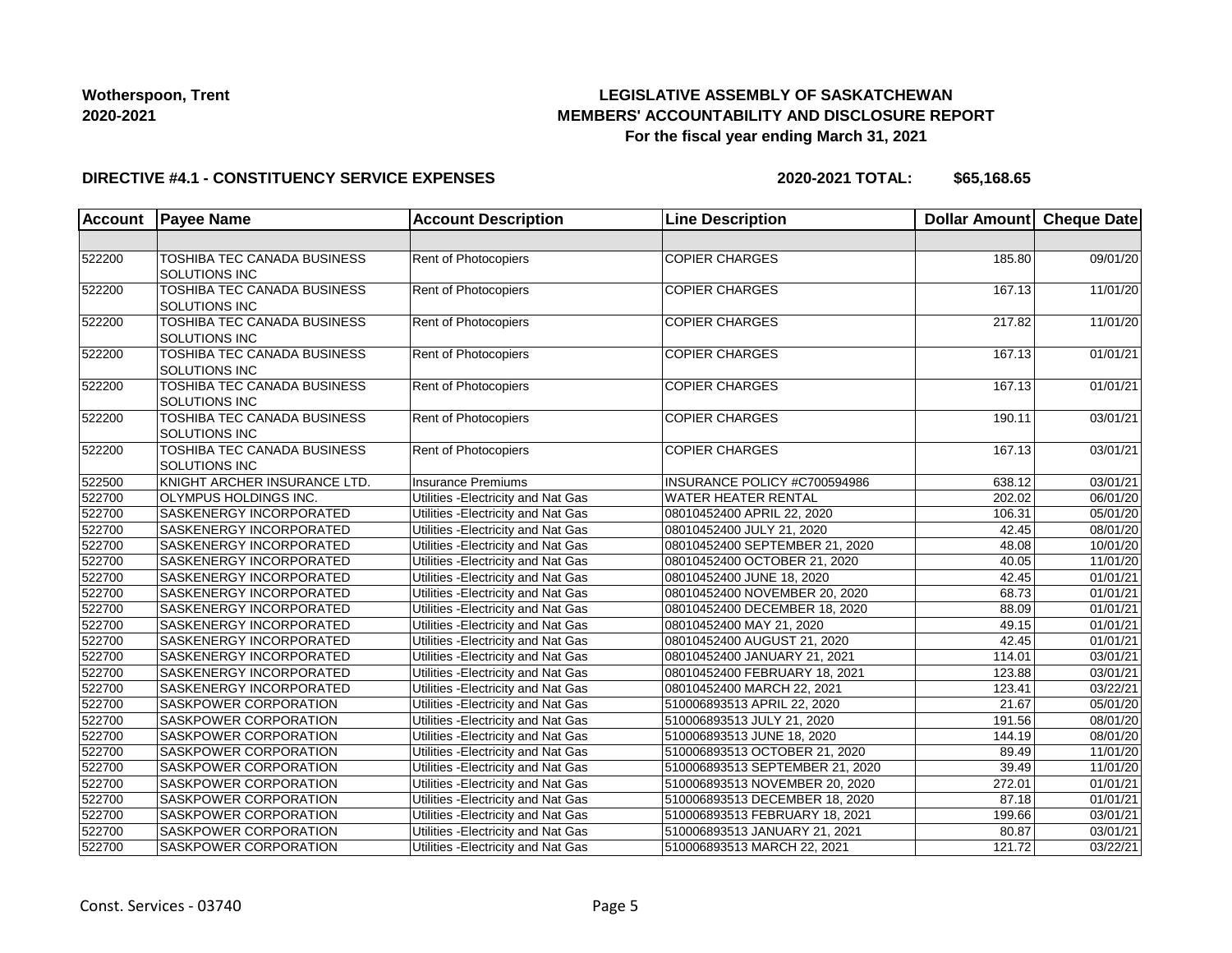## **LEGISLATIVE ASSEMBLY OF SASKATCHEWAN MEMBERS' ACCOUNTABILITY AND DISCLOSURE REPORT For the fiscal year ending March 31, 2021**

#### **DIRECTIVE #4.1 - CONSTITUENCY SERVICE EXPENSES**

| Account | <b>Payee Name</b>                                                    | <b>Account Description</b>           | <b>Line Description</b>                          | Dollar Amount Cheque Date |                       |
|---------|----------------------------------------------------------------------|--------------------------------------|--------------------------------------------------|---------------------------|-----------------------|
|         |                                                                      |                                      |                                                  |                           |                       |
| 525000  | ALLIED PRINTERS & PROMOTIONS                                         | Postal, Courier, Freight and Related | CHRISTMAS CARDS/MAIL PREP                        | 180.20                    | 01/01/21              |
| 525000  | COUTTS COURIER CO. LTD.                                              | Postal, Courier, Freight and Related | <b>COURIER</b>                                   | 16.50                     | 06/01/20              |
| 525000  | COUTTS COURIER CO. LTD.                                              | Postal, Courier, Freight and Related | <b>COURIER SERVICES</b>                          | 16.50                     | 09/01/20              |
| 525000  | COUTTS COURIER CO. LTD.                                              | Postal, Courier, Freight and Related | <b>COURIER SERVICES</b>                          | 33.00                     | 11/01/20              |
| 525000  | COUTTS COURIER CO. LTD.                                              | Postal, Courier, Freight and Related | <b>COURIER SERVICES</b>                          | 8.25                      | 01/01/21              |
| 525000  | COUTTS COURIER CO. LTD.                                              | Postal, Courier, Freight and Related | <b>COURIER SERVICE</b>                           | 8.25                      | 03/01/21              |
| 525000  | COUTTS COURIER CO. LTD.                                              | Postal, Courier, Freight and Related | <b>COURIER SERVICE</b>                           | 16.46                     | 03/31/21              |
| 525000  | MINISTER OF FINANCE-MINISTRY OF<br><b>SASKBUILDS AND PROCUREMENT</b> | Postal, Courier, Freight and Related | APRIL 2020 MAIL SERVICES                         | 50.67                     | 08/01/20              |
| 525000  | MINISTER OF FINANCE-MINISTRY OF<br>SASKBUILDS AND PROCUREMENT        | Postal, Courier, Freight and Related | FEBRUARY 2020 MAIL SERVICES                      | 50.02                     | 08/01/20              |
| 525000  | MINISTER OF FINANCE-MINISTRY OF<br>SASKBUILDS AND PROCUREMENT        | Postal, Courier, Freight and Related | JUNE 2020 MAIL SERVICES                          | 50.67                     | 08/01/20              |
| 525000  | MINISTER OF FINANCE-MINISTRY OF<br><b>SASKBUILDS AND PROCUREMENT</b> | Postal, Courier, Freight and Related | MAY 2020 MAIL SERVICES                           | 50.67                     | 08/01/20              |
| 525000  | MINISTER OF FINANCE-MINISTRY OF<br>SASKBUILDS AND PROCUREMENT        | Postal, Courier, Freight and Related | JULY 2020 MAIL SERVICES                          | 50.71                     | 09/01/20              |
| 525000  | MINISTER OF FINANCE-MINISTRY OF<br><b>SASKBUILDS AND PROCUREMENT</b> | Postal, Courier, Freight and Related | AUGUST 2020 MAIL SERVICES                        | 921.64                    | 09/15/20              |
| 525000  | MINISTER OF FINANCE-MINISTRY OF<br><b>SASKBUILDS AND PROCUREMENT</b> | Postal, Courier, Freight and Related | SEPTEMBER 2020 MAIL SERVICES                     | 956.00                    | 10/22/20              |
| 525000  | MINISTER OF FINANCE-MINISTRY OF<br><b>SASKBUILDS AND PROCUREMENT</b> | Postal, Courier, Freight and Related | DEC 2020 MAIL SERVICES                           | 1,880.11                  | 01/20/21              |
| 525000  | MORIN, JENNIFER A                                                    | Postal, Courier, Freight and Related | OFFICE SUPPLIES                                  | 125.41                    | 03/18/21              |
| 528000  | POWERLAND COMPUTERS LTD.                                             | <b>Support Services</b>              | <b>IT SUPPORT</b>                                | 110.91                    | 06/01/20              |
| 528000  | POWERLAND COMPUTERS LTD.                                             | <b>Support Services</b>              | IT SUPPORT APRIL 2020                            | 57.19                     | 06/01/20              |
| 528000  | POWERLAND COMPUTERS LTD.                                             | <b>Support Services</b>              | <b>TECHNICAL SERVICE</b>                         | 55.45                     | 08/01/20              |
| 528000  | POWERLAND COMPUTERS LTD.                                             | <b>Support Services</b>              | <b>TECHNICAL SERVICES MAY-</b><br>SEPTEMBER 2020 | 285.95                    | 08/01/20              |
| 528000  | POWERLAND COMPUTERS LTD.                                             | <b>Support Services</b>              | <b>LABTECH SERVICES FEE</b>                      | 343.10                    | 11/04/20              |
| 528000  | POWERLAND COMPUTERS LTD.                                             | <b>Support Services</b>              | <b>TECHNICAL SERVICE</b>                         | 36.97                     | $\overline{01/01/21}$ |
| 528000  | POWERLAND COMPUTERS LTD.                                             | Support Services                     | <b>TECHNICAL SERVICE</b>                         | 184.85                    | 03/01/21              |
| 528000  | POWERLAND COMPUTERS LTD.                                             | <b>Support Services</b>              | <b>TECHNICAL SERVICE</b>                         | 36.97                     | 03/01/21              |
| 529000  | <b>CROWN SHRED &amp; RECYCLING</b>                                   | <b>General Contractual Services</b>  | RECYCLING BIN RENTAL                             | 10.00                     | $\overline{01/0}1/21$ |
| 529000  | <b>CROWN SHRED &amp; RECYCLING</b>                                   | <b>General Contractual Services</b>  | RECYCLING BIN RENTAL                             | 10.00                     | 01/01/21              |
| 529000  | <b>CROWN SHRED &amp; RECYCLING</b>                                   | <b>General Contractual Services</b>  | MONTHLY BIN RENTAL                               | 10.00                     | 03/01/21              |
| 529000  | <b>CROWN SHRED &amp; RECYCLING</b>                                   | <b>General Contractual Services</b>  | <b>BIN RENTAL</b>                                | 10.00                     | 03/01/21              |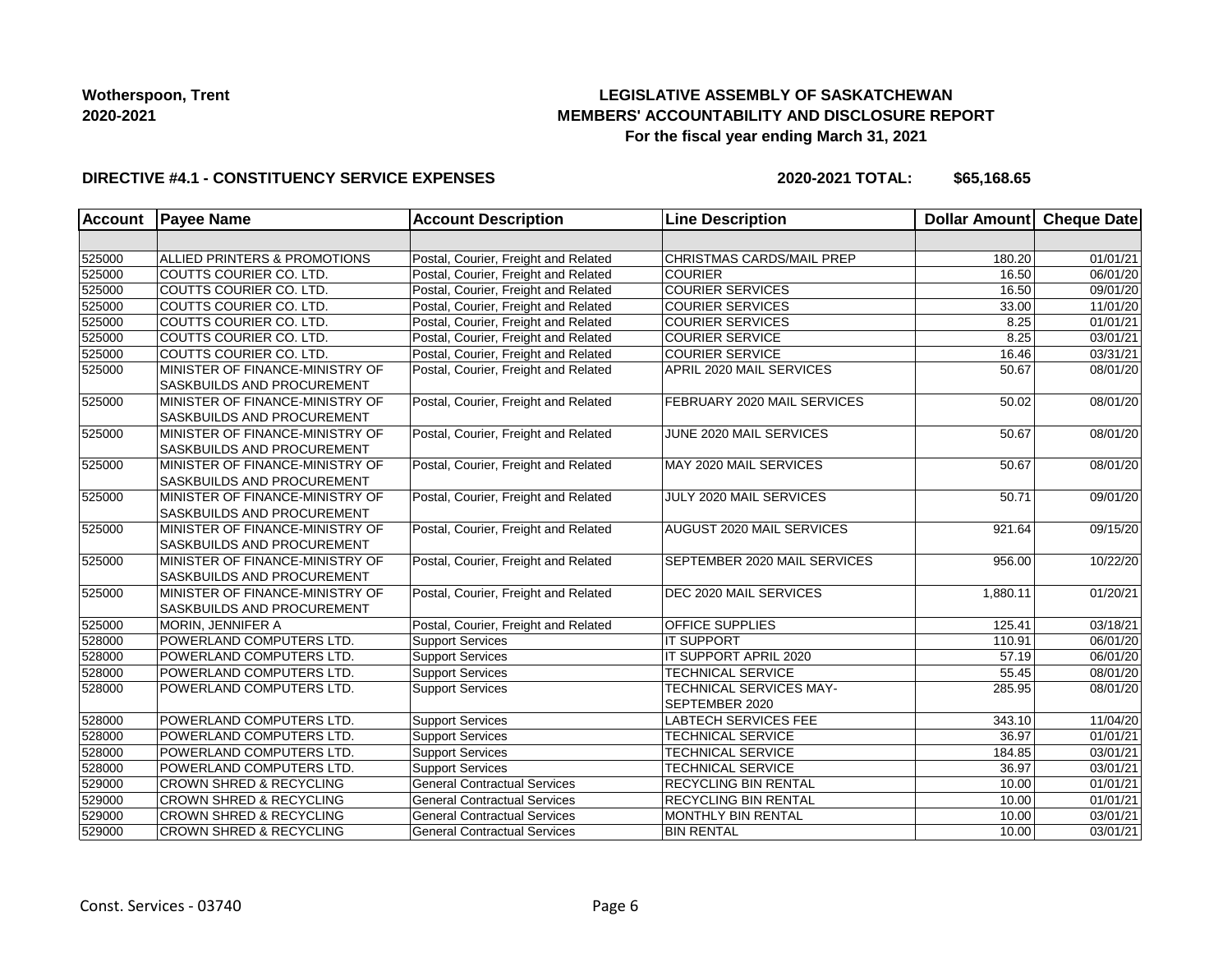## **LEGISLATIVE ASSEMBLY OF SASKATCHEWAN MEMBERS' ACCOUNTABILITY AND DISCLOSURE REPORT For the fiscal year ending March 31, 2021**

#### **DIRECTIVE #4.1 - CONSTITUENCY SERVICE EXPENSES**

| <b>Account</b> | <b>Payee Name</b>                      | <b>Account Description</b>              | <b>Line Description</b>                   | Dollar Amount Cheque Date |                       |
|----------------|----------------------------------------|-----------------------------------------|-------------------------------------------|---------------------------|-----------------------|
|                |                                        |                                         |                                           |                           |                       |
| 529000         | ZAWYRUCKA, DENNIS                      | <b>General Contractual Services</b>     | OFFICE CLEANING OCTOBER -<br>JANUARY 2021 | 225.00                    | 03/01/21              |
| 530000         | <b>CLASSIC SIGNS</b>                   | <b>Communications Development Costs</b> | ADVERTISING JULY - SEPTEMBER 2020         | 375.00                    | 08/01/20              |
| 530000         | PATTISON OUTDOOR ADVERTISING LP        | <b>Communications Development Costs</b> | <b>ADVERTISING PRODUCTION</b>             | 394.32                    | $\overline{01/18/21}$ |
| 530500         | <b>CLASSIC SIGNS</b>                   | Media Placement                         | <b>ADVERTISING</b>                        | 2,115.00                  | 05/01/20              |
| 530500         | <b>CLASSIC SIGNS</b>                   | Media Placement                         | ADVERTISING JULY - SEPTEMBER 15,<br>2020  | 1,645.00                  | 08/01/20              |
| 530500         | <b>CLASSIC SIGNS</b>                   | Media Placement                         | <b>ADVERTISING</b>                        | 2,535.00                  | 01/01/21              |
| 530500         | <b>MADD MESSAGE</b>                    | Media Placement                         | ADVERTISING                               | 51.92                     | 12/01/20              |
| 530500         | NOW COMMUNICATIONS                     | Media Placement                         | <b>ADVERTISING</b>                        | 5,000.00                  | $\overline{09}/16/20$ |
| 530500         | OUTFRONT MEDIA CANADA                  | Media Placement                         | <b>ADVERTISING</b>                        | 900.00                    | 08/01/20              |
| 530500         | <b>OUTFRONT MEDIA CANADA</b>           | Media Placement                         | <b>ADVERTISING</b>                        | 1,100.00                  | 08/01/20              |
| 530500         | OUTFRONT MEDIA CANADA                  | Media Placement                         | <b>ADVERTISING</b>                        | 650.00                    | 09/01/20              |
| 530500         | OUTFRONT MEDIA CANADA                  | Media Placement                         | ADVERTISING                               | 550.00                    | 09/01/20              |
| 530500         | PATTISON OUTDOOR ADVERTISING LP        | Media Placement                         | ADVERTISING                               | 380.00                    | 05/01/20              |
| 530500         | PATTISON OUTDOOR ADVERTISING LP        | Media Placement                         | <b>ADVERTISING</b>                        | 380.00                    | 05/01/20              |
| 530500         | PATTISON OUTDOOR ADVERTISING LP        | Media Placement                         | <b>ADVERTISING</b>                        | 380.00                    | 06/01/20              |
| 530500         | PATTISON OUTDOOR ADVERTISING LP        | Media Placement                         | <b>ADVERTISING</b>                        | 380.00                    | 08/01/20              |
| 530500         | PATTISON OUTDOOR ADVERTISING LP        | Media Placement                         | <b>ADVERTISING</b>                        | 380.00                    | 08/01/20              |
| 530500         | PATTISON OUTDOOR ADVERTISING LP        | Media Placement                         | ADVERTISING                               | 380.00                    | 09/01/20              |
| 530500         | PATTISON OUTDOOR ADVERTISING LP        | Media Placement                         | ADVERTISING                               | 2,000.00                  | 09/01/20              |
| 530500         | <b>PATTISON OUTDOOR ADVERTISING LP</b> | Media Placement                         | <b>ADVERTISING</b>                        | 380.00                    | 11/02/20              |
| 530500         | PATTISON OUTDOOR ADVERTISING LP        | Media Placement                         | <b>ADVERTISING</b>                        | 380.00                    | 01/01/21              |
| 530500         | PATTISON OUTDOOR ADVERTISING LP        | Media Placement                         | <b>ADVERTISING</b>                        | 380.00                    | 03/01/21              |
| 530500         | PATTISON OUTDOOR ADVERTISING LP        | Media Placement                         | <b>ADVERTISING</b>                        | 380.00                    | 03/01/21              |
| 530500         | PATTISON OUTDOOR ADVERTISING LP        | Media Placement                         | ADVERTISING                               | 380.00                    | 03/01/21              |
| 530500         | POSTMEDIA NETWORK INC.                 | Media Placement                         | ADVERTISING                               | 21.15                     | 12/01/20              |
| 530500         | <b>PRAIRIE DOG MAGAZINE</b>            | Media Placement                         | <b>ADVERTISING</b>                        | 149.00                    | 05/01/20              |
| 530500         | PRAIRIE DOG MAGAZINE                   | Media Placement                         | <b>ADVERTISING</b>                        | 183.75                    | 05/01/20              |
| 530500         | PRAIRIE DOG MAGAZINE                   | Media Placement                         | <b>ADVERTISING</b>                        | 149.00                    | 06/01/20              |
| 530500         | <b>PRAIRIE DOG MAGAZINE</b>            | Media Placement                         | <b>ADVERTISING</b>                        | 149.00                    | 08/01/20              |
| 530500         | PRAIRIE DOG MAGAZINE                   | Media Placement                         | ADVERTISING                               | 149.00                    | 08/01/20              |
| 530500         | <b>PRAIRIE DOG MAGAZINE</b>            | Media Placement                         | ADVERTISING                               | 159.30                    | 08/01/20              |
| 530500         | PRAIRIE DOG MAGAZINE                   | Media Placement                         | <b>ADVERTISING</b>                        | 149.00                    | 08/13/20              |
| 530500         | PRAIRIE DOG MAGAZINE                   | Media Placement                         | <b>ADVERTISING</b>                        | 85.80                     | 09/01/20              |
| 530500         | <b>PRAIRIE DOG MAGAZINE</b>            | Media Placement                         | <b>ADVERTISING</b>                        | 149.00                    | 09/03/20              |
| 530500         | <b>PRAIRIE DOG MAGAZINE</b>            | Media Placement                         | <b>ADVERTISING</b>                        | 183.80                    | 01/01/21              |
| 530500         | PRAIRIE DOG MAGAZINE                   | Media Placement                         | ADVERTISING                               | 660.00                    | 01/01/21              |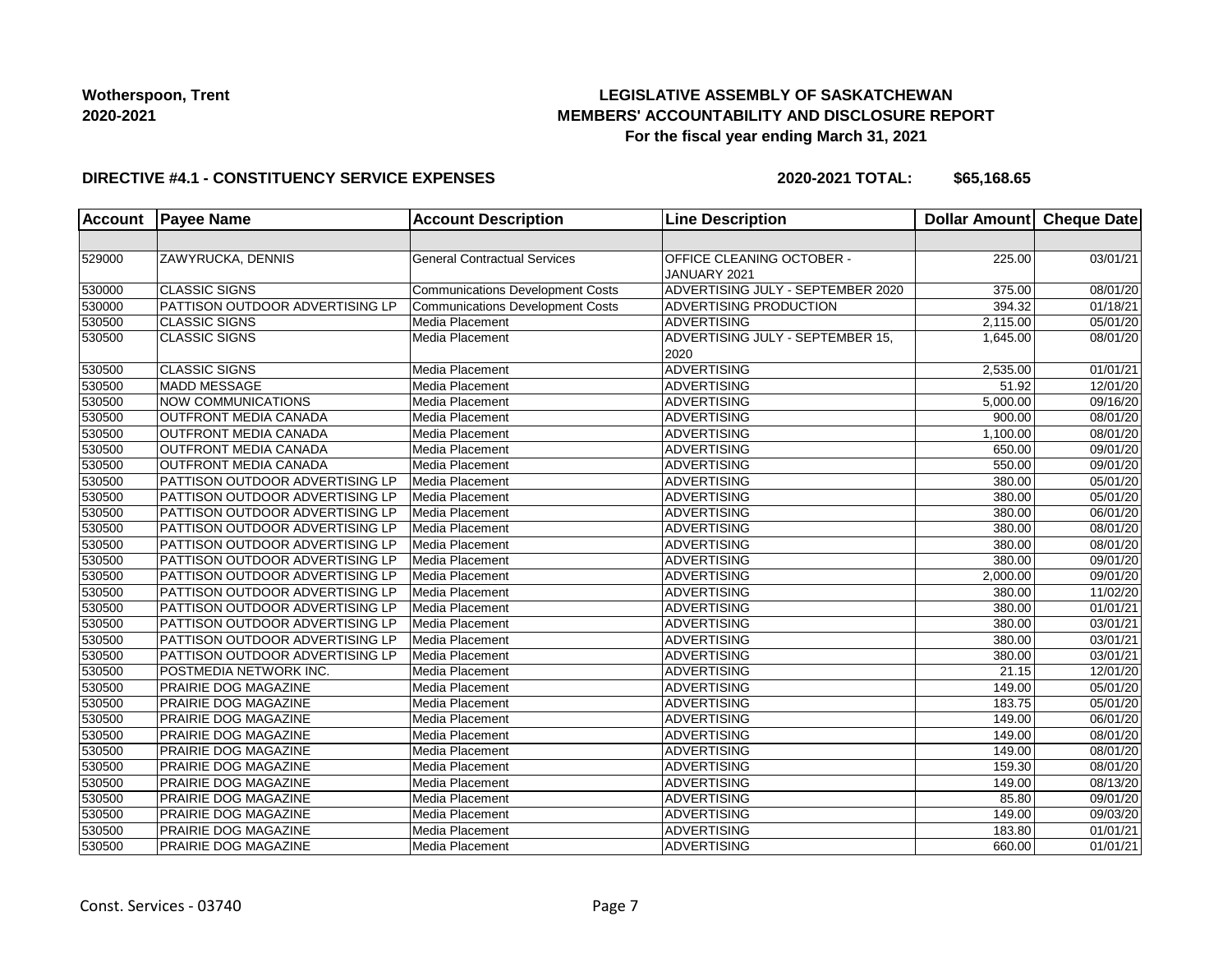## **LEGISLATIVE ASSEMBLY OF SASKATCHEWAN MEMBERS' ACCOUNTABILITY AND DISCLOSURE REPORT For the fiscal year ending March 31, 2021**

#### **DIRECTIVE #4.1 - CONSTITUENCY SERVICE EXPENSES**

| Account | <b>Payee Name</b>             | <b>Account Description</b>           | <b>Line Description</b>               | Dollar Amount | <b>Cheque Date</b> |
|---------|-------------------------------|--------------------------------------|---------------------------------------|---------------|--------------------|
|         |                               |                                      |                                       |               |                    |
| 530500  | PRAIRIE DOG MAGAZINE          | Media Placement                      | <b>ADVERTISING</b>                    | 149.00        | 03/01/21           |
| 530500  | PRAIRIE DOG MAGAZINE          | Media Placement                      | <b>ADVERTISING</b>                    | 149.00        | 03/01/21           |
| 530500  | PRAIRIE DOG MAGAZINE          | Media Placement                      | <b>ADVERTISING</b>                    | 149.00        | 03/11/21           |
| 530800  | ALLIED PRINTERS & PROMOTIONS  | <b>Publications</b>                  | <b>HOUSEHOLD MAILERS</b>              | 1,343.55      | 09/01/20           |
| 530800  | ALLIED PRINTERS & PROMOTIONS  | <b>Publications</b>                  | <b>EDUCATION MAILERS</b>              | 1,343.55      | 09/01/20           |
| 530900  | ALLIED PRINTERS & PROMOTIONS  | <b>Promotional Items</b>             | <b>CHRISTMAS CARDS</b>                | 1,152.52      | 01/01/21           |
| 530900  | ALLIED PRINTERS & PROMOTIONS  | <b>Promotional Items</b>             | CHRISTMAS CARDS/MAIL PREP             | 432.18        | 01/01/21           |
| 530900  | MORIN, JENNIFER A             | <b>Promotional Items</b>             | <b>WREATH/OFFICE SUPPLIES</b>         | 45.00         | 01/01/21           |
| 555000  | MORIN, JENNIFER A             | Other Material and Supplies          | <b>WREATH/OFFICE SUPPLIES</b>         | 27.73         | 01/01/21           |
| 555000  | <b>STAPLES BUSINESS DEPOT</b> | Other Material and Supplies          | 82780 OFFICE SUPPLIES - NO GST        | 101.92        | 05/01/20           |
| 555000  | STAPLES BUSINESS DEPOT        | Other Material and Supplies          | 82780 OFFICE SUPPLIES                 | 254.97        | 09/01/20           |
| 555000  | <b>STAPLES BUSINESS DEPOT</b> | <b>Other Material and Supplies</b>   | 82780 OFFICE SUPPLIES                 | 21.19         | 01/01/21           |
| 555000  | <b>STAPLES BUSINESS DEPOT</b> | Other Material and Supplies          | 82780 OFFICE SUPPLIES                 | 261.22        | 01/01/21           |
| 555000  | <b>SUPREME BASICS</b>         | Other Material and Supplies          | OFFICE SUPPLIES                       | 84.76         | 09/01/20           |
| 555000  | <b>SUPREME BASICS</b>         | <b>Other Material and Supplies</b>   | OFFICE SUPPLIES                       | 58.27         | 09/10/20           |
| 555000  | <b>SUPREME BASICS</b>         | Other Material and Supplies          | <b>OFFICE SUPPLIES</b>                | 157.75        | 09/10/20           |
| 555000  | <b>SUPREME BASICS</b>         | Other Material and Supplies          | <b>OFFICE SUPPLIES</b>                | 73.04         | 11/04/20           |
| 555000  | <b>SUPREME BASICS</b>         | Other Material and Supplies          | <b>OFFICE SUPPLIES</b>                | 74.17         | 01/01/21           |
| 555000  | <b>SUPREME BASICS</b>         | Other Material and Supplies          | <b>OFFICE SUPPLIES</b>                | 19.06         | 03/01/21           |
| 555000  | <b>SUPREME BASICS</b>         | Other Material and Supplies          | <b>OFFICE SUPPLIES</b>                | 256.28        | 03/01/21           |
| 555000  | WOTHERSPOON, TRENT D.C.       | Other Material and Supplies          | <b>REIMB: PRINTER/OFFICE SUPPLIES</b> | 64.37         | 05/01/20           |
| 564300  | POWERLAND COMPUTERS LTD.      | Computer Hardware - Exp.             | <b>MACBOOK</b>                        | 2,225.75      | 06/01/20           |
| 564300  | WOTHERSPOON, TRENT D.C.       | Computer Hardware - Exp.             | <b>REIMB: PRINTER/OFFICE SUPPLIES</b> | 112.04        | 05/01/20           |
| 565200  | <b>ACCENT ON WINDOWS</b>      | Office Furniture and Equipment - Exp | WINDOW COVERINGS - NO GST             | 1,335.60      | 03/01/21           |
| 565200  | <b>DUMONT, KEN</b>            | Office Furniture and Equipment - Exp | 12X18 PRINT                           | 325.00        | 03/01/21           |
| 565200  | HBI OFFICE PLUS INC.          | Office Furniture and Equipment - Exp | OFFICE CHAIR                          | 555.44        | 03/02/21           |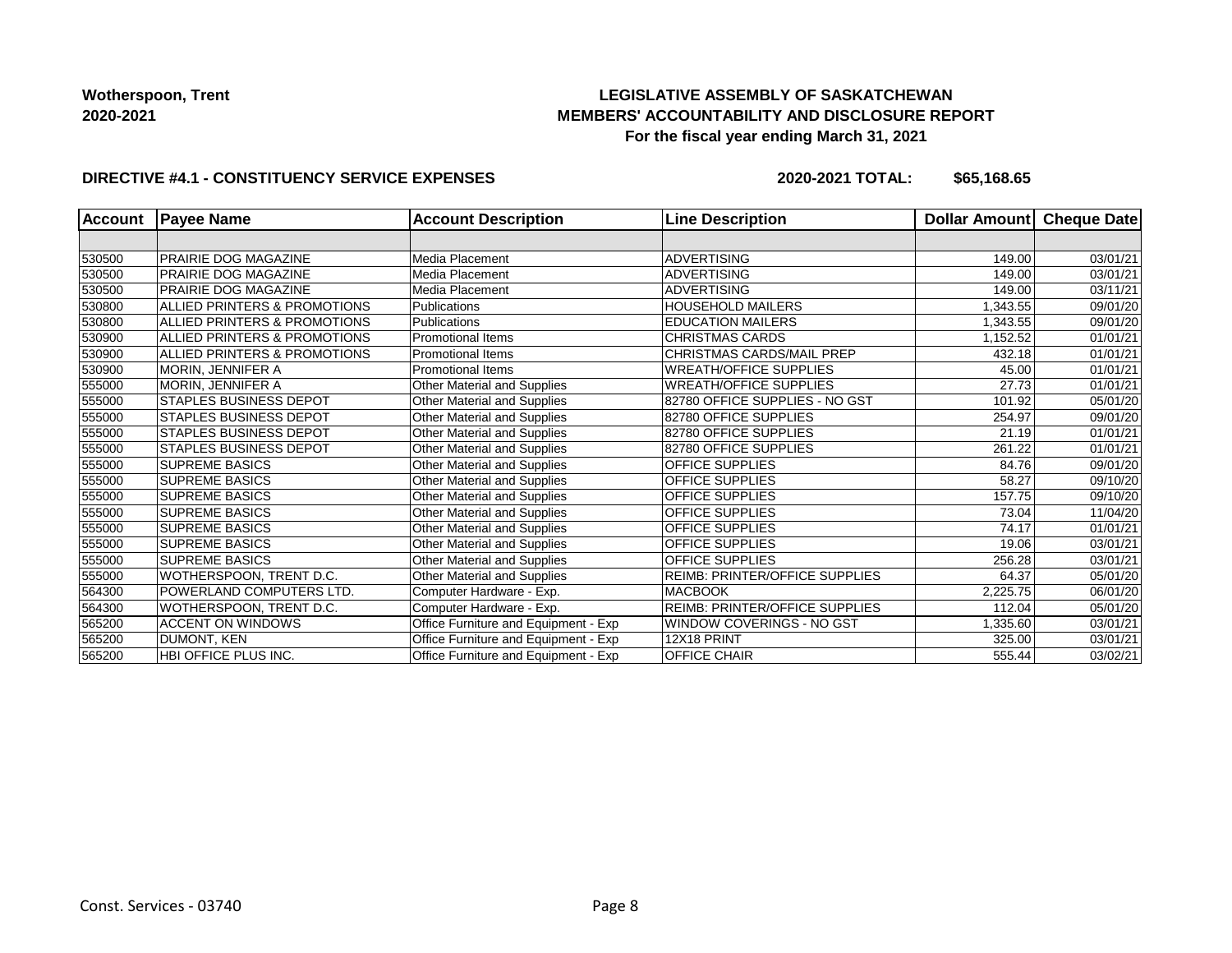## **LEGISLATIVE ASSEMBLY OF SASKATCHEWAN MEMBERS' ACCOUNTABILITY AND DISCLOSURE REPORT For the fiscal year ending March 31, 2021**

#### **DIRECTIVE #6 - CONSTITUENCY ASSISTANT EXPENSES**

| <b>Account</b> | <b>Payee Name</b>        | <b>Account Description</b>       | Dollar Amount Cheque Date |          |
|----------------|--------------------------|----------------------------------|---------------------------|----------|
|                |                          |                                  |                           |          |
| 513000         | MORIN, JENNIFER A        | Out-of-Scope Permanent           | 0.00                      | 04/01/20 |
| 513000         | MORIN, JENNIFER A        | Out-of-Scope Permanent           | $-447.11$                 | 04/13/20 |
| 513000         | MORIN, JENNIFER A        | Out-of-Scope Permanent           | 2,235.53                  | 04/14/20 |
| 513000         | MORIN, JENNIFER A        | Out-of-Scope Permanent           | 2,235.53                  | 05/01/20 |
| 513000         | MORIN, JENNIFER A        | Out-of-Scope Permanent           | 2,235.53                  | 05/13/20 |
| 513000         | MORIN, JENNIFER A        | Out-of-Scope Permanent           | 2,235.53                  | 05/27/20 |
| 513000         | MORIN, JENNIFER A        | Out-of-Scope Permanent           | 2,235.53                  | 06/10/20 |
| 513000         | MORIN, JENNIFER A        | Out-of-Scope Permanent           | 2,410.06                  | 06/24/20 |
| 513000         | MORIN, JENNIFER A        | Out-of-Scope Permanent           | 2,264.62                  | 07/08/20 |
| 513000         | MORIN, JENNIFER A        | Out-of-Scope Permanent           | 2,264.62                  | 07/22/20 |
| 513000         | MORIN, JENNIFER A        | Out-of-Scope Permanent           | 2,264.62                  | 08/05/20 |
| 513000         | MORIN, JENNIFER A        | Out-of-Scope Permanent           | 2,264.62                  | 08/19/20 |
| 513000         | MORIN, JENNIFER A        | Out-of-Scope Permanent           | 2,264.62                  | 09/02/20 |
| 513000         | MORIN, JENNIFER A        | Out-of-Scope Permanent           | 2,264.62                  | 09/16/20 |
| 513000         | MORIN, JENNIFER A        | Out-of-Scope Permanent           | 2,264.62                  | 10/01/20 |
| 513000         | MORIN, JENNIFER A        | Out-of-Scope Permanent           | 2,717.54                  | 10/06/20 |
| 513000         | MORIN, JENNIFER A        | Out-of-Scope Permanent           | 2,038.15                  | 11/10/20 |
| 513000         | <b>MORIN, JENNIFER A</b> | Out-of-Scope Permanent           | 2,264.62                  | 11/24/20 |
| 513000         | MORIN, JENNIFER A        | Out-of-Scope Permanent           | 2,264.62                  | 12/09/20 |
| 513000         | MORIN, JENNIFER A        | Out-of-Scope Permanent           | 2,264.62                  | 12/22/20 |
| 513000         | MORIN, JENNIFER A        | Out-of-Scope Permanent           | 2,264.61                  | 01/06/21 |
| 513000         | MORIN, JENNIFER A        | Out-of-Scope Permanent           | 2,264.62                  | 01/20/21 |
| 513000         | MORIN, JENNIFER A        | Out-of-Scope Permanent           | 2,264.62                  | 02/03/21 |
| 513000         | MORIN, JENNIFER A        | Out-of-Scope Permanent           | 2,264.62                  | 02/17/21 |
| 513000         | MORIN, JENNIFER A        | Out-of-Scope Permanent           | 2,264.62                  | 03/03/21 |
| 513000         | MORIN, JENNIFER A        | Out-of-Scope Permanent           | 2,264.62                  | 03/17/21 |
| 513000         | MORIN, JENNIFER A        | Out-of-Scope Permanent           | 2,264.62                  | 03/30/21 |
| 513000         | MORIN, JENNIFER A        | Out-of-Scope Permanent           | 1,016.69                  | 04/09/21 |
| 514000         | JEDLIC, DONALD W         | Casual/Term                      | 573.80                    | 03/17/21 |
| 514000         | SWAN, SAWYER J           | Casual/Term                      | 167.36                    | 11/10/20 |
| 519900         | None (Default)           | Change in Y/E Accrued Empl Leave | $-246.22$                 | 04/20/20 |
|                |                          | <b>Entitlements</b>              |                           |          |
| 519900         | None (Default)           | Change in Y/E Accrued Empl Leave | 1,258.12                  | 04/14/21 |
|                |                          | <b>Entitlements</b>              |                           |          |